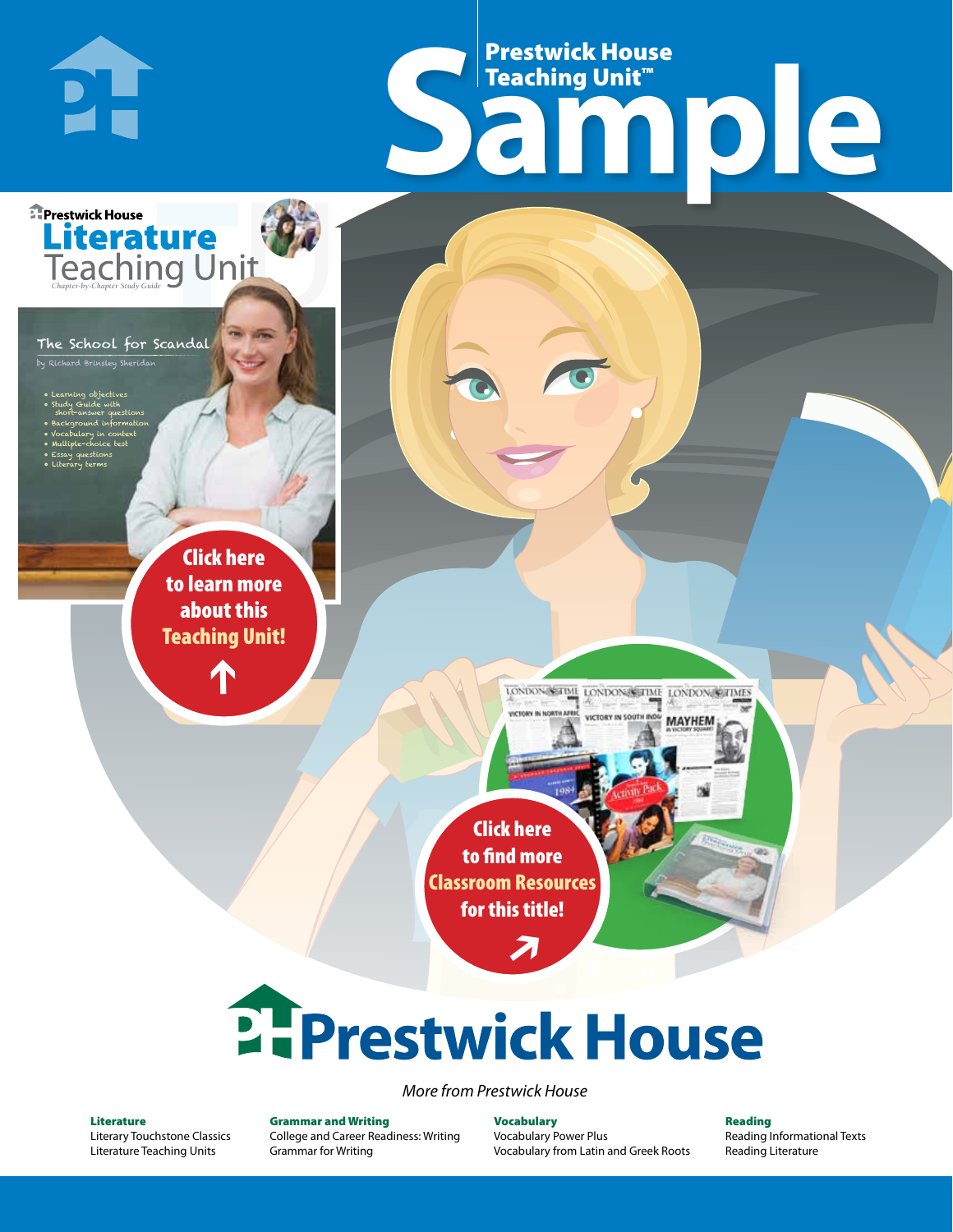

## by Richard Brinsley Sheridan

- Learning objectives
- Study Guide with short-answer questions
	- Background information
		- Vocabulary in context
			- Multiple-choice test
				- Essay questions
				- Literary terms

## **EFPrestwick House**

**P.O. Box 658, Clayton, DE 19938 www.prestwickhouse.com 800.932.4593**

**ISBN: 978-1-8049-039-9**

**Copyright ©2017 by Prestwick House Inc.**

**All rights reserved. No portion may be reproduced without permission in writing from the publisher.** 

**Item No: 300983**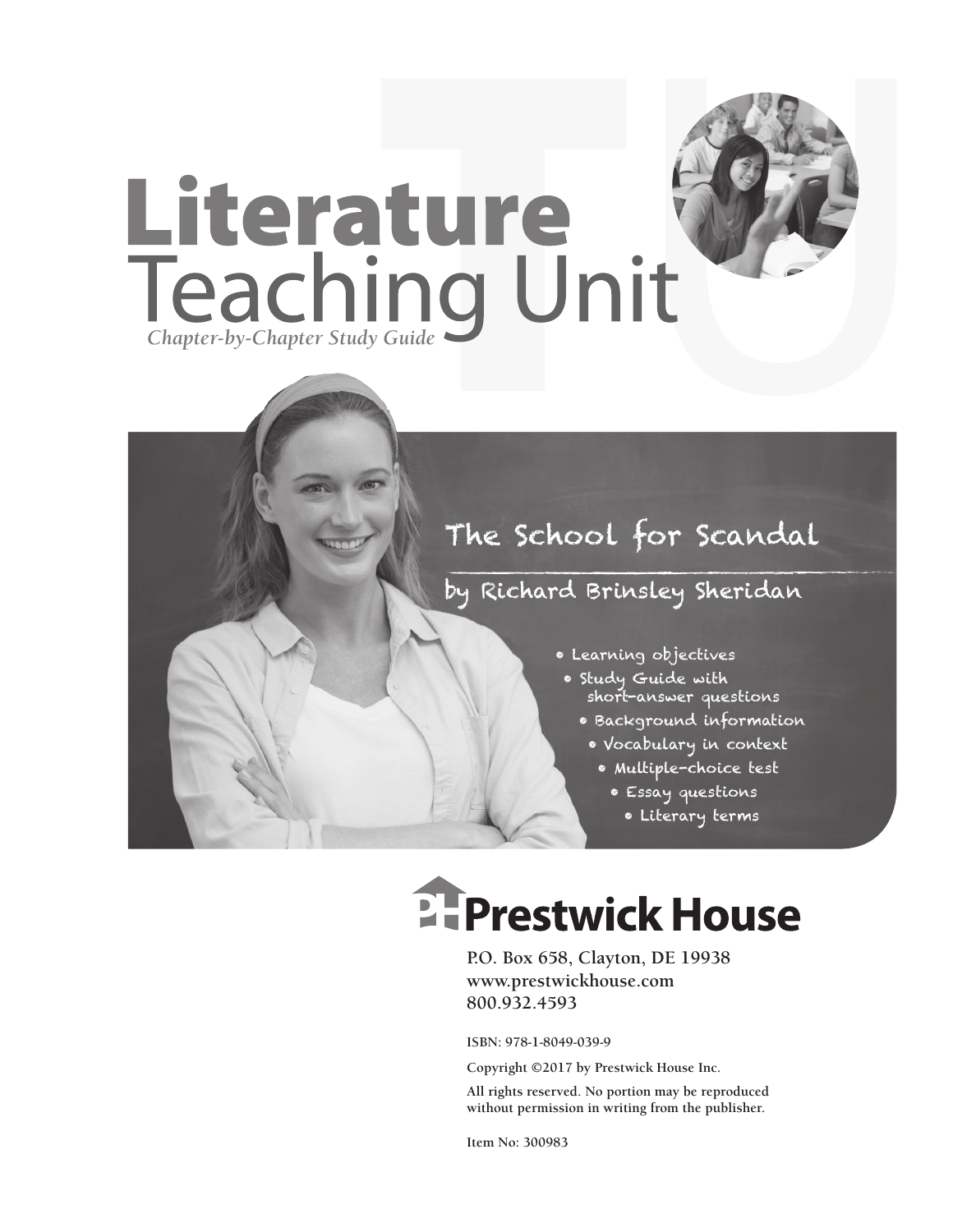## **Note to the Teacher**

Richard Sheridan's play *The School for Scandal* has been called by critics one of the most popular comedies in the English language. While the modern student who has watched situation comedies on television all of his or her life may be ready to challenge the critics' assessment, consider this fact. Since the play was first performed in London in 1777, it has reappeared on stage every few years somewhere in the English speaking world.

When Oliver Cromwell and the Puritans came to power in England, they closed all the theaters because they viewed theater-going as sinful. In 1660, when Charles II was restored to the throne, however, the theaters reopened with a vengeance. The new Restoration drama became noted for its comedies called "comedy of manners." The "comedy of manners" was usually satirical and dealt with the conventions and manners of a sophisticated society. The witty and polished dialogue often satirized aberrant social behavior, and the plot usually involved illicit lovers. The characters in these plays were not meant to be individuals; rather they were types, and this fact could often be seen in the names that the playwright gave them.

Since the plays were both about and for the gentry, the characters in the "comedy of manners" were gentry. As the rising middle class began to replace the gentry as theatre audiences however, they rejected these "amoral, rich characters" and demanded to see plays that reflected their moral values. As a result, the "comedy of manners" was gradually replaced on stage by "the sentimental comedy."

Critics of that time complained that the sentimental comedies, which blatantly appealed to the emotions, were long on tears and short on laughs; nevertheless they were very popular with the audiences. In these sentimental comedies men of sentiment mouthed noble and fine sounding phrases in an attempt to teach moral lessons. The villains, who always received their just deserts, were either severely punished, or seeing the error of their ways, they promised to reform by the play's end.

Although virtue might be severely tested, virtue in sentimental comedies always triumphed. In order that the audience did not miss the point, the heroes and heroines in these plays were given to speaking lofty moral sentiments, such as, "all that glitters is not golden." When literature, such as this type, makes an obvious effort to teach morality, it is labeled didactic.

By the last act, the sentimental comedies always presented repentant sinners and triumphant people of virtue. At times, the virtuous person might make a tremendous sacrifice, but whenever he or she did, he or she was always materially rewarded. These endings, of course, are not very realistic. In real life virtue is seldom rewarded with material gains, and greed or vice is not always punished.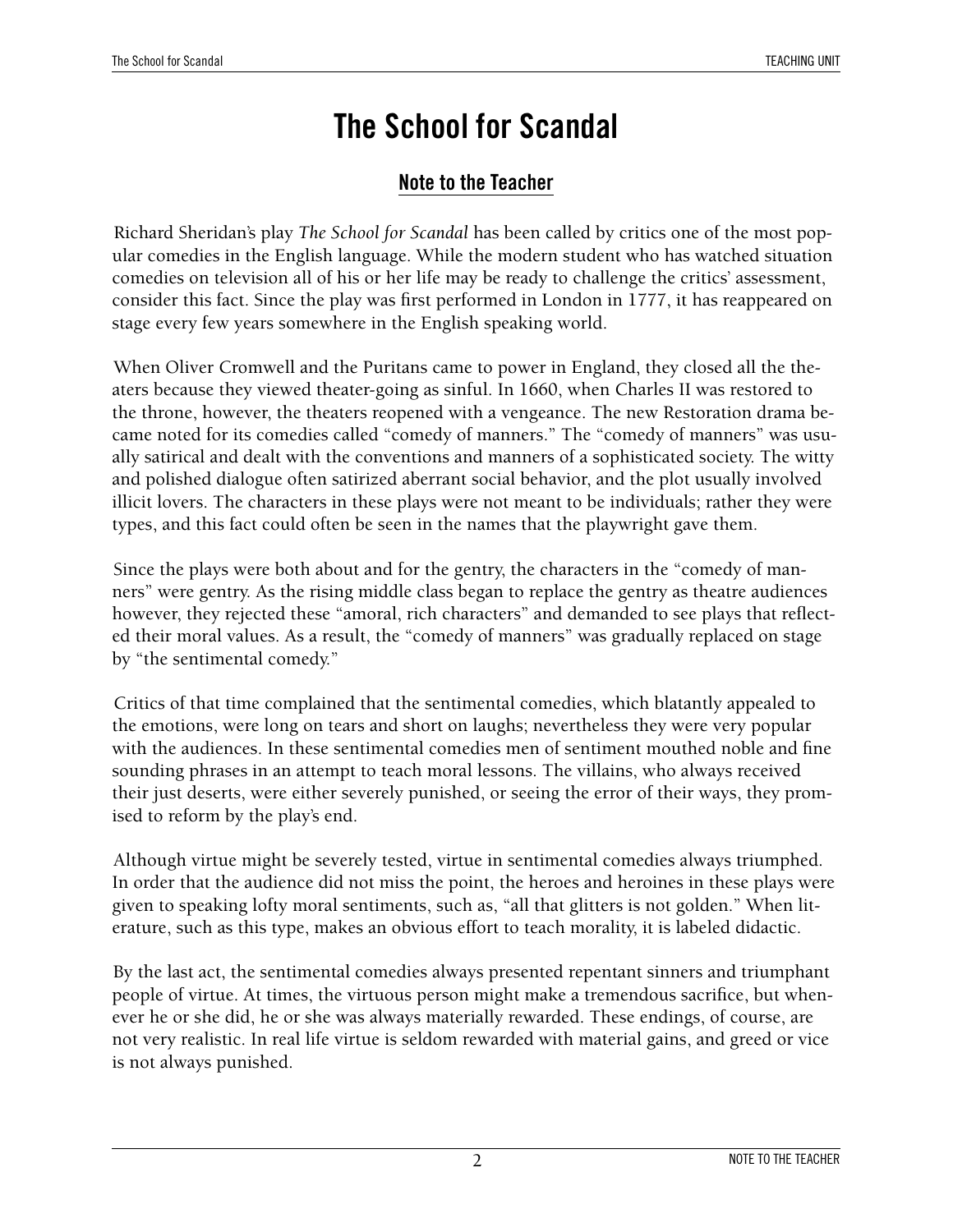## **Objectives**

*By the end of this Unit, the student will be able to:*

- 1. define irony and satire and point out instances of these in this play.
- 2. describe the social and historical context of the play and show how the play is both a "comedy of manners" and a satire on the "sentimental comedy."
- 3. describe each character in terms of traits, attitude, values, motives.
- 4. summarize plot development.
- 5. discuss the idea that comedy is a more useful tool than sentimentality to make people see their own mistakes.
- 6. discuss what constitutes honorable behavior as exhibited in this play.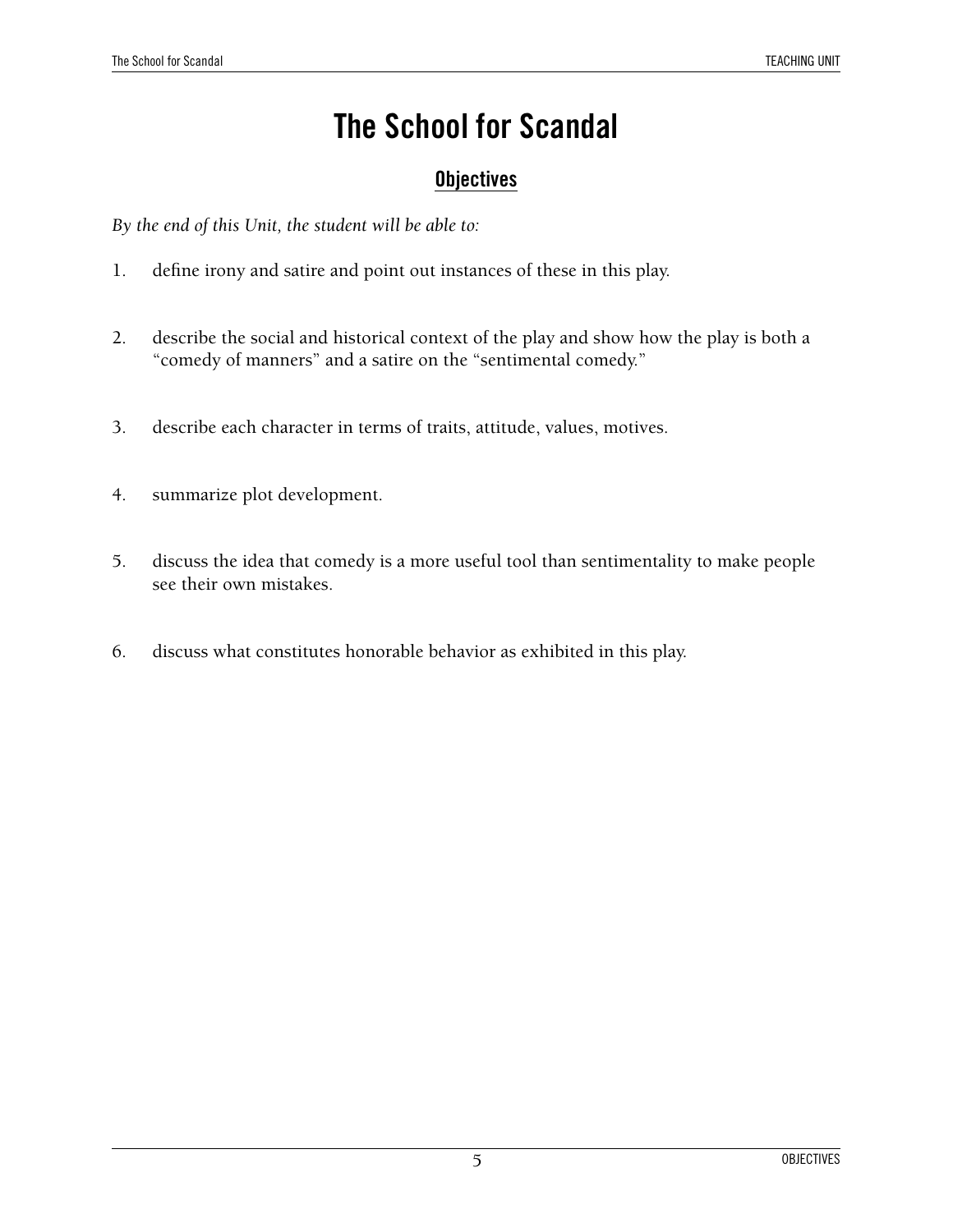## **Questions for Essay and Discussion**

- 1. Discuss the farcical humor in this play. Where does it occur, and what gives rise to it?
- 2. Dr. Johnson defines satire as a literary form "in which wickedness or folly is censured." Relate this definition of satire to this play by identifying what the targets of satire are.
- 3. If you were casting this play for a Hollywood production, state whom you would put in the following roles and give the reason for your choices.

Sir Peter Lady Sneerwell Joseph Surface Charles Surface Maria

- 4. In what ways were the "sentimental comedies" a reaction to the Restoration "comedy of manners" that came before them?
- 5. In what ways were the new comedies, such as Sheridan's, a reaction to the "sentimental comedies."
- 6. What elements of the sentimental comedies do we see in this play?
- 7. Which characters in this play might be considered honorable?
- 8. Identify, define, and give examples from the play of three types of irony.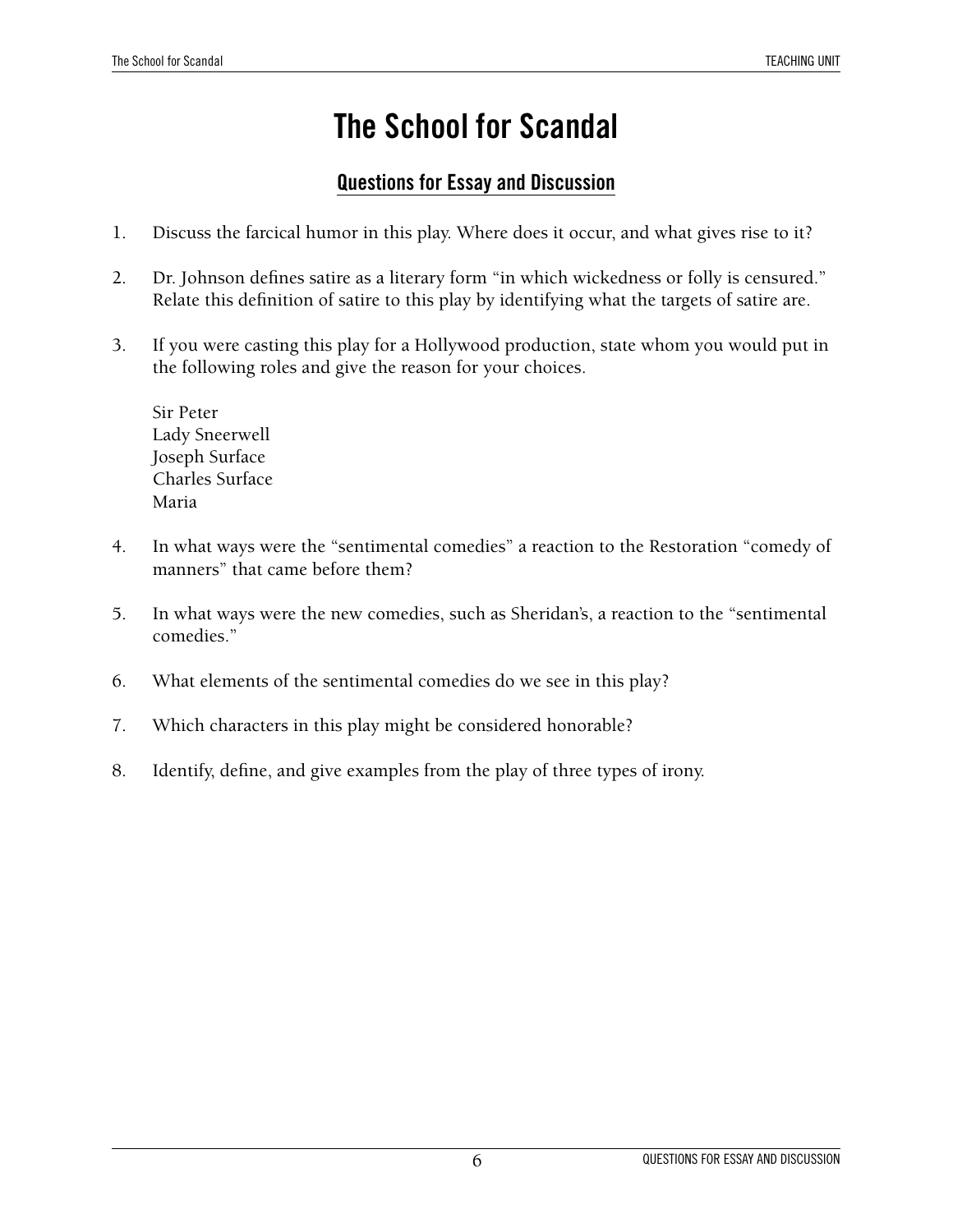$4.$ Assuming that Lady Sneerwell and Joseph Surface have a romantic attachment, Snake asks Lady Sneerwell why she is intent on breaking up the relationship between Joseph's brother, Charles, and Maria. What is her response?

How does Joseph Surface appear to most people who meet him? Beneath this surface, 5. what does Lady Sneerwell recognize in Joseph?

6. Sir Peter, Maria's guardian, has what opinion of Joseph?

While Joseph appears to be a moral, responsible, mature young man, how is his brother  $7.$ Charles perceived?

8. Of the two brothers, which does Maria love? Why have they broken up?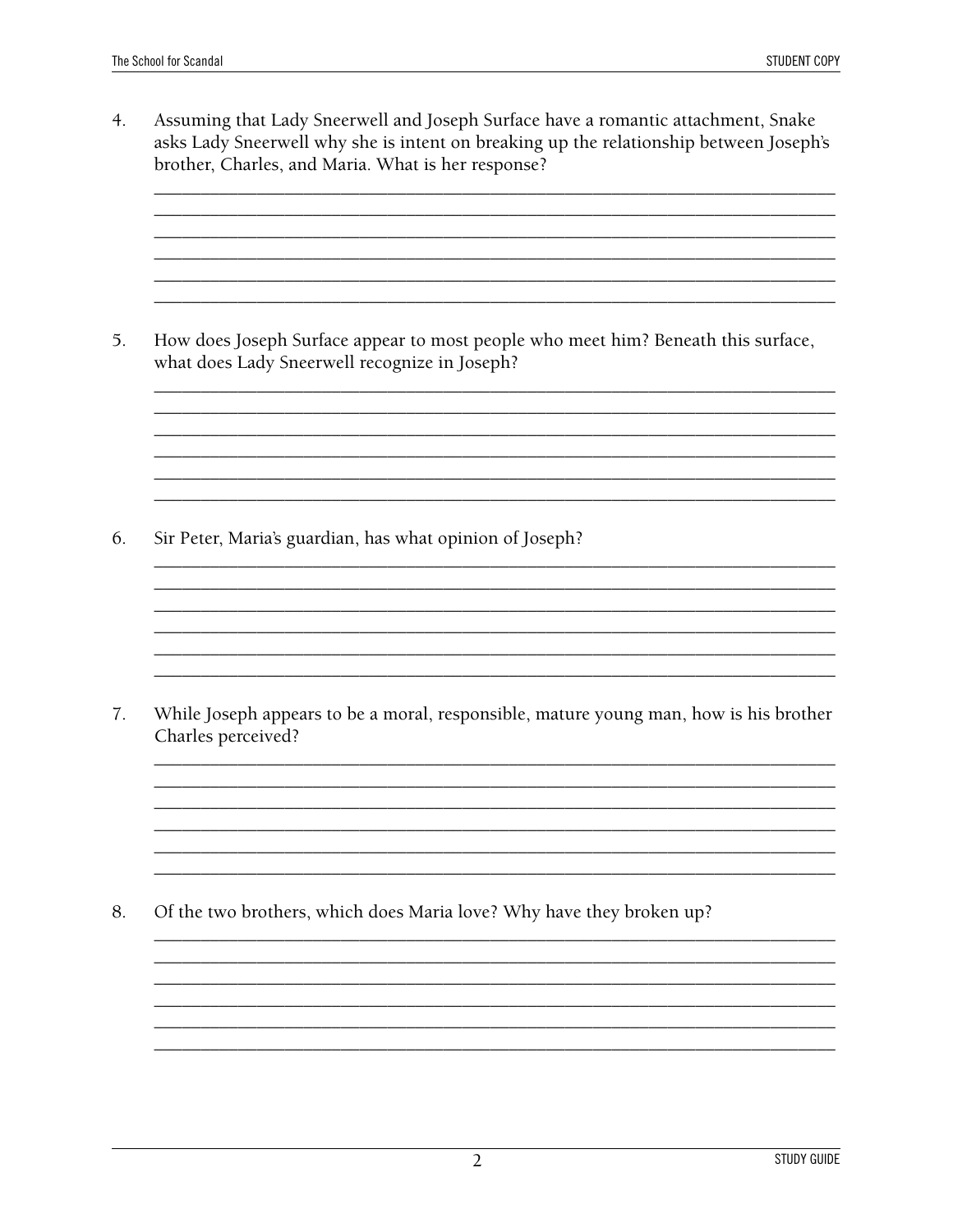What is it that Sir Peter wants to keep Sir Oliver from knowing? Why?  $4.$ 

#### **ACT II, Scene I**

#### **VOCABULARY**

fête champêtre - outdoor entertainment jangle - noisy talk or arguing coiners - creators; inventors expostulation - discussion, examination

How would you describe the exchanges between Sir Peter and his wife in this scene? 1.

 $2.$ In what way are the two characters in the scene stereotypes?